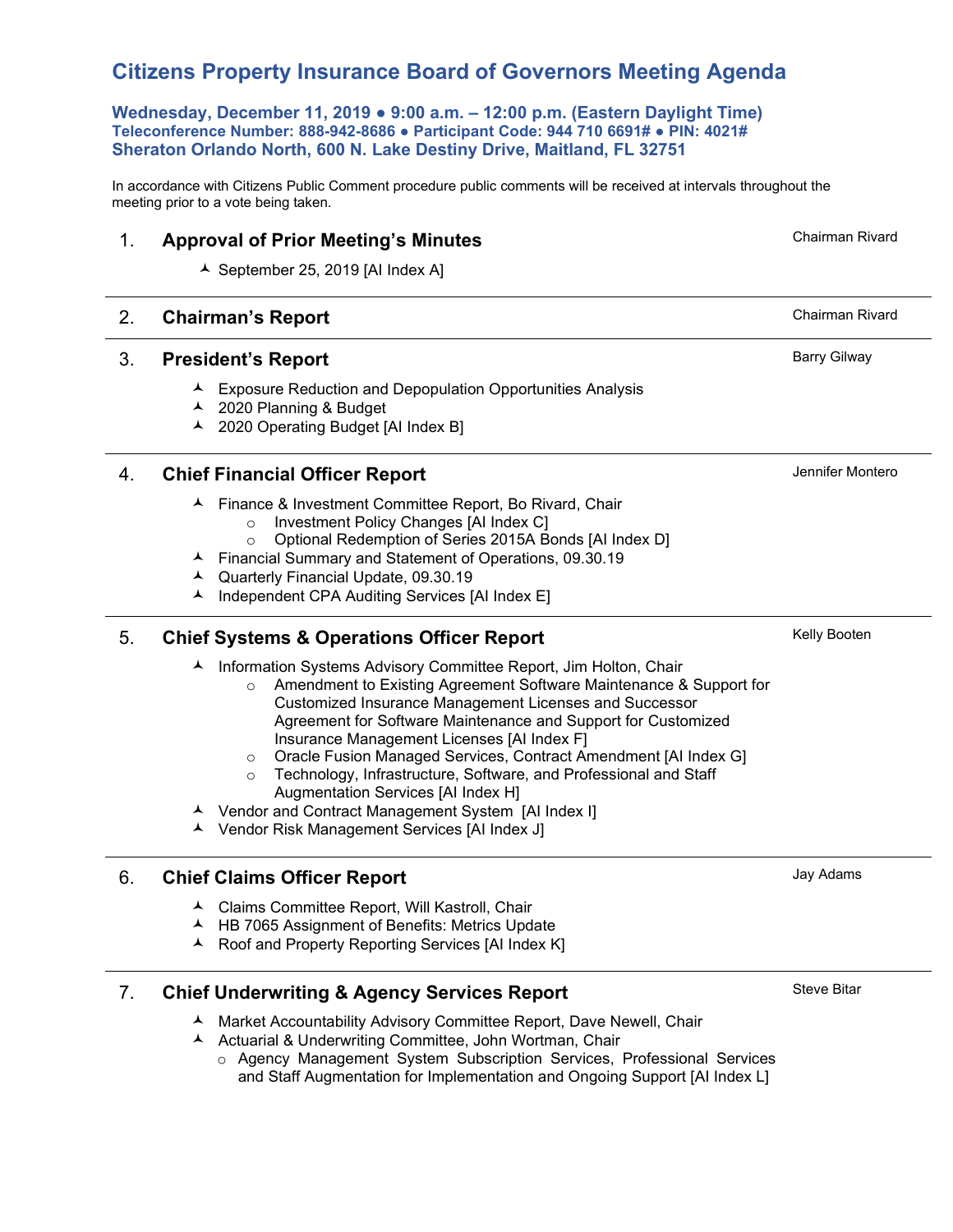## **Citizens Property Insurance Corporation**

## 8. **Chief Internal Audit Officer Report** ▲ Audit Committee Report, Marc Dunbar, Chair OIA Dashboard ▲ 2020 OIA Strategy Plan Joe Martins 9. **Chief Human Resources** A Professional Recruitment Services [AI Index M] A Stop Loss Coverage for Medical and Prescription Drug Coverage [AI Index N] Violet Bloom 10. **Chief Communications, Legislative & External Affairs Officer Report** Consumer Services Committee Report, Bette Brown, Chair Christine Ashburn 11. **Chief Legal Officer and General Counsel** ▲ Board of Governors Vice Chair Nomination/Election [AI Index O] Dan Sumner **Consideration of Consent Items** Consent items are contract extensions, amendments or additional spending authorities for items previously approved by Citizens Board of Governors. Items not requiring detailed explanation to the Board of Governors. Remittance Processing System, Contract Increase Contractor Managed Repair Program, Contractor Repair Services Program, Contract Amendment ▲ Deposition Guidelines ▲ Security Services, Tallahassee Employee Benefits Consulting and Brokerage Services Chairman Rivard

- ▲ Human Resource Management Services
- $\blacktriangle$  Business Insurance

## **New Business / Adjourn**

ACTION ITEM INDEX: Items requiring detailed explanation to the Board of Governors

- **A.** Board of Governors Meeting Minutes, September 25, 2019
- **B.** 2020 Operating Budget
- **C.** Investment Policy Changes
- **D.** Optional Redemption of Series 2015A Bonds
- **E.** Independent CPA Auditing Services
- **F.** Amendment to Existing Agreement for Software Maintenance & Support for Customized Insurance Management Licenses and Successor Agreement for Software Maintenance and Support for Customized Insurance Management Licenses
- **G.** Oracle Fusion Managed Services, Contract Amendment
- **H.** Technology, Infrastructure, Software, and Professional and Staff Augmentation Services
- **I.** Vendor and Contract Management System
- **J.** Vendor Risk Management Services
- **K.** Roof and Property Reporting Services
- **L.** Agency Management System Subscription Services, Professional Services and Staff Augmentation for Implementation and Ongoing Support
- **M.** Professional Recruitment Services
- **N.** Stop Loss Coverage for Medical and Prescription Coverage
- **O.** Board of Governors Vice Chair Nomination/Election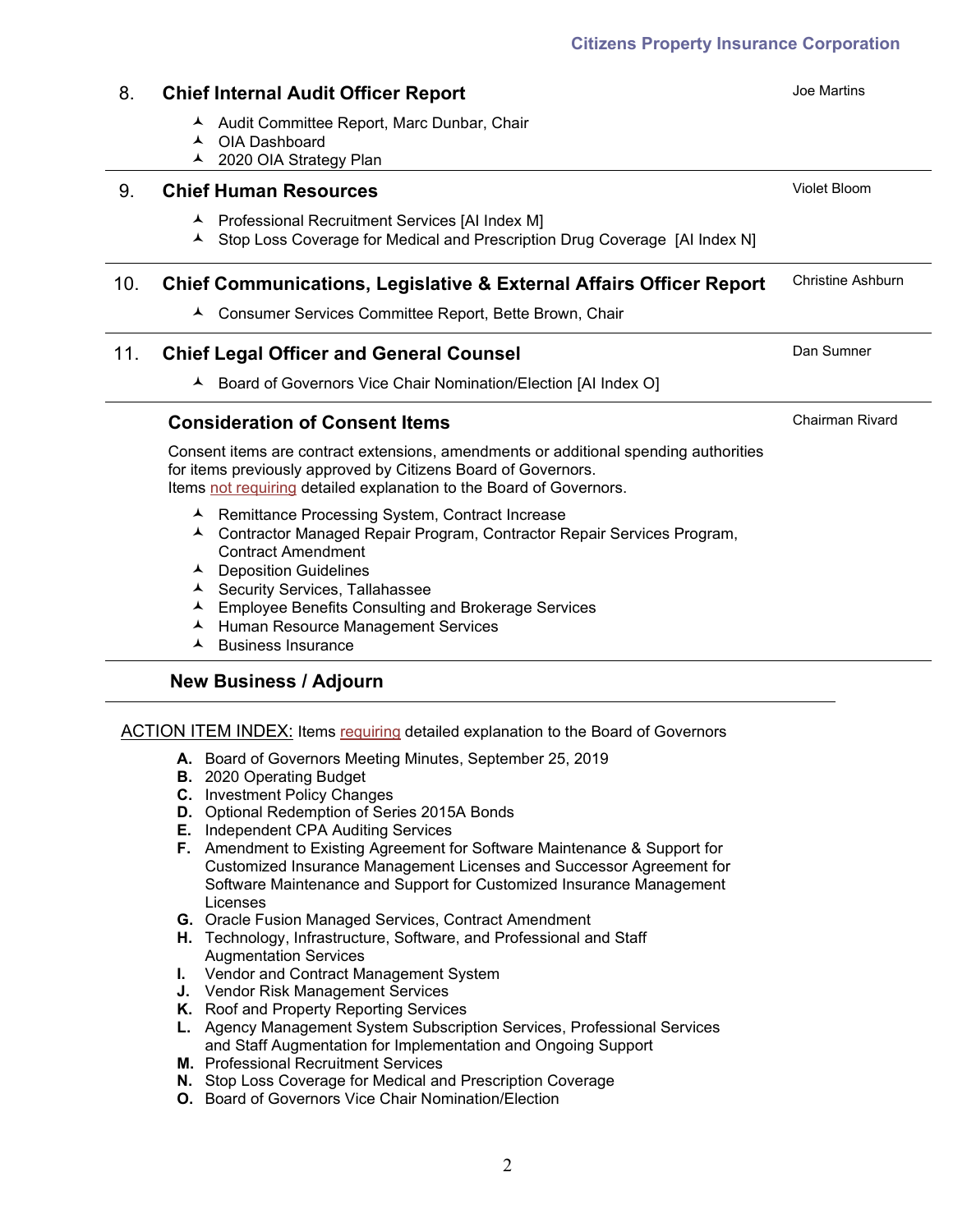## **FMAP Board of Governors Meeting**

**Sheraton Orlando North, 600 N. Lake Destiny Dr., Maitland, FL 32751 Conference Call Dial-in: 1-888-942-8686, Conference ID: 944 710 6691#**

*Scheduled to convene immediately following Citizens Board of Governors Meeting*

- 1. **Approval of Prior Meeting's Minutes**
	- $\blacktriangle$  June 19, 2019 [AI Index P]
- 2. **2020 Operating Budget** [AI Index Q] Jennifer Montero

Chairman Rivard

## **New Business / Adjourn**

ACTION ITEM INDEX: Items requiring detailed explanation to the Board of Governors

- P. FMAP Board of Governors Meeting Minutes, June 19, 2019
- Q. 2020 Operating Budget

**Citizens 2020 Quarterly Board of Governors and Committee Meetings**

**March 24-25, 2020** Sheraton Tampa/Brandon Hotel

> **June 23-24, 2020** Miami Airport Marriott

**September 22-23, 2020** Sheraton at Bay Point, Panama City

> **December 15-16, 2020** Omni Hotel, Jacksonville